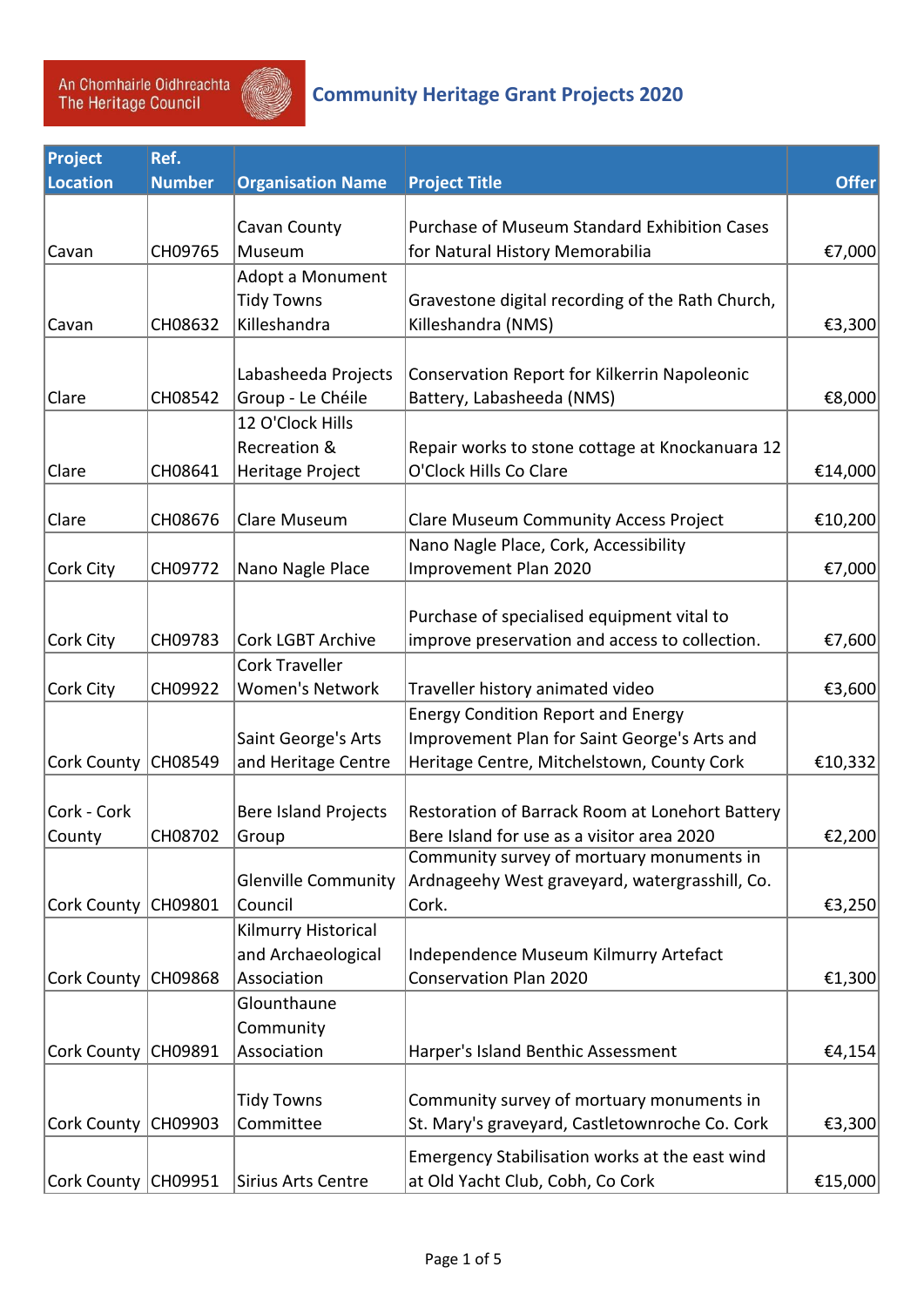| Ref.          |                                                     |                                                                                                                                     |                                                                                                                                                                                                                                                                                                                                                                                                                                                                                                                                                                                                                                                                                                                                                                          |
|---------------|-----------------------------------------------------|-------------------------------------------------------------------------------------------------------------------------------------|--------------------------------------------------------------------------------------------------------------------------------------------------------------------------------------------------------------------------------------------------------------------------------------------------------------------------------------------------------------------------------------------------------------------------------------------------------------------------------------------------------------------------------------------------------------------------------------------------------------------------------------------------------------------------------------------------------------------------------------------------------------------------|
| <b>Number</b> | <b>Organisation Name</b>                            | <b>Project Title</b>                                                                                                                | <b>Offer</b>                                                                                                                                                                                                                                                                                                                                                                                                                                                                                                                                                                                                                                                                                                                                                             |
|               |                                                     | 3D mapping, Aerial vehicle survey, Access and                                                                                       |                                                                                                                                                                                                                                                                                                                                                                                                                                                                                                                                                                                                                                                                                                                                                                          |
|               | Inishtrahull Bird                                   | recreation survey of Inishtrahull Island, Co.                                                                                       |                                                                                                                                                                                                                                                                                                                                                                                                                                                                                                                                                                                                                                                                                                                                                                          |
| CH08545       | Observatory                                         | Donegal                                                                                                                             | €14,900                                                                                                                                                                                                                                                                                                                                                                                                                                                                                                                                                                                                                                                                                                                                                                  |
|               | Disert Heritage                                     | Conservation of quernstone artefact/relic at                                                                                        |                                                                                                                                                                                                                                                                                                                                                                                                                                                                                                                                                                                                                                                                                                                                                                          |
| CH08624       | Group                                               | Disert Co. Donegal (NMS)                                                                                                            | €1,500                                                                                                                                                                                                                                                                                                                                                                                                                                                                                                                                                                                                                                                                                                                                                                   |
|               | Donegal G.A.P.                                      |                                                                                                                                     |                                                                                                                                                                                                                                                                                                                                                                                                                                                                                                                                                                                                                                                                                                                                                                          |
|               | Heritage and History                                | Ecological Survey of Loughadoon, Co. Donegal                                                                                        |                                                                                                                                                                                                                                                                                                                                                                                                                                                                                                                                                                                                                                                                                                                                                                          |
| CH08659       | Group                                               | (NMS)                                                                                                                               | €3,700                                                                                                                                                                                                                                                                                                                                                                                                                                                                                                                                                                                                                                                                                                                                                                   |
|               | Ramelton Georgian                                   | House on the Brae, Ramelton conservation works                                                                                      |                                                                                                                                                                                                                                                                                                                                                                                                                                                                                                                                                                                                                                                                                                                                                                          |
| CH08668       | Society                                             | 2020                                                                                                                                | €15,000                                                                                                                                                                                                                                                                                                                                                                                                                                                                                                                                                                                                                                                                                                                                                                  |
|               |                                                     |                                                                                                                                     |                                                                                                                                                                                                                                                                                                                                                                                                                                                                                                                                                                                                                                                                                                                                                                          |
|               |                                                     |                                                                                                                                     | €5,000                                                                                                                                                                                                                                                                                                                                                                                                                                                                                                                                                                                                                                                                                                                                                                   |
|               |                                                     |                                                                                                                                     |                                                                                                                                                                                                                                                                                                                                                                                                                                                                                                                                                                                                                                                                                                                                                                          |
|               |                                                     |                                                                                                                                     |                                                                                                                                                                                                                                                                                                                                                                                                                                                                                                                                                                                                                                                                                                                                                                          |
|               |                                                     |                                                                                                                                     | €4,900                                                                                                                                                                                                                                                                                                                                                                                                                                                                                                                                                                                                                                                                                                                                                                   |
|               |                                                     |                                                                                                                                     | €9,900                                                                                                                                                                                                                                                                                                                                                                                                                                                                                                                                                                                                                                                                                                                                                                   |
|               |                                                     |                                                                                                                                     |                                                                                                                                                                                                                                                                                                                                                                                                                                                                                                                                                                                                                                                                                                                                                                          |
|               | <b>Irish Traditional</b>                            |                                                                                                                                     |                                                                                                                                                                                                                                                                                                                                                                                                                                                                                                                                                                                                                                                                                                                                                                          |
|               |                                                     |                                                                                                                                     | €5,600                                                                                                                                                                                                                                                                                                                                                                                                                                                                                                                                                                                                                                                                                                                                                                   |
|               |                                                     |                                                                                                                                     |                                                                                                                                                                                                                                                                                                                                                                                                                                                                                                                                                                                                                                                                                                                                                                          |
| CH08683       | Irish Film Institute                                | - Media Shuttle                                                                                                                     | €6,160                                                                                                                                                                                                                                                                                                                                                                                                                                                                                                                                                                                                                                                                                                                                                                   |
|               |                                                     |                                                                                                                                     |                                                                                                                                                                                                                                                                                                                                                                                                                                                                                                                                                                                                                                                                                                                                                                          |
|               |                                                     |                                                                                                                                     |                                                                                                                                                                                                                                                                                                                                                                                                                                                                                                                                                                                                                                                                                                                                                                          |
|               |                                                     |                                                                                                                                     |                                                                                                                                                                                                                                                                                                                                                                                                                                                                                                                                                                                                                                                                                                                                                                          |
| CH08707       |                                                     |                                                                                                                                     | €7,788                                                                                                                                                                                                                                                                                                                                                                                                                                                                                                                                                                                                                                                                                                                                                                   |
|               |                                                     |                                                                                                                                     |                                                                                                                                                                                                                                                                                                                                                                                                                                                                                                                                                                                                                                                                                                                                                                          |
|               |                                                     |                                                                                                                                     | €15,000                                                                                                                                                                                                                                                                                                                                                                                                                                                                                                                                                                                                                                                                                                                                                                  |
|               |                                                     |                                                                                                                                     |                                                                                                                                                                                                                                                                                                                                                                                                                                                                                                                                                                                                                                                                                                                                                                          |
|               | Royal Society of                                    | Preservation of the RSAI Collections and                                                                                            |                                                                                                                                                                                                                                                                                                                                                                                                                                                                                                                                                                                                                                                                                                                                                                          |
| CH09731       |                                                     |                                                                                                                                     | €12,000                                                                                                                                                                                                                                                                                                                                                                                                                                                                                                                                                                                                                                                                                                                                                                  |
|               | Old Library Trinity                                 | Book of Kells and Old Library Exhibition, Access                                                                                    |                                                                                                                                                                                                                                                                                                                                                                                                                                                                                                                                                                                                                                                                                                                                                                          |
| CH09806       | College Dublin                                      | and Inclusion project 2020                                                                                                          | €10,000                                                                                                                                                                                                                                                                                                                                                                                                                                                                                                                                                                                                                                                                                                                                                                  |
|               |                                                     |                                                                                                                                     |                                                                                                                                                                                                                                                                                                                                                                                                                                                                                                                                                                                                                                                                                                                                                                          |
| CH09857       | D-Light Studios                                     | <b>Conservation Management Plan</b>                                                                                                 | €6,000                                                                                                                                                                                                                                                                                                                                                                                                                                                                                                                                                                                                                                                                                                                                                                   |
|               |                                                     | Conservation of Dun Emer Guild Irish-made Rug,                                                                                      |                                                                                                                                                                                                                                                                                                                                                                                                                                                                                                                                                                                                                                                                                                                                                                          |
| CH09978       | Royal Dublin Society                                | circa 1928.                                                                                                                         | €12,000                                                                                                                                                                                                                                                                                                                                                                                                                                                                                                                                                                                                                                                                                                                                                                  |
|               | <b>Naul Community</b>                               | Naul, Co. Dublin - Graveyard and Village                                                                                            |                                                                                                                                                                                                                                                                                                                                                                                                                                                                                                                                                                                                                                                                                                                                                                          |
| CH09808       | Council                                             | Conservation Project 2020                                                                                                           | €8,500                                                                                                                                                                                                                                                                                                                                                                                                                                                                                                                                                                                                                                                                                                                                                                   |
|               |                                                     |                                                                                                                                     |                                                                                                                                                                                                                                                                                                                                                                                                                                                                                                                                                                                                                                                                                                                                                                          |
|               |                                                     |                                                                                                                                     |                                                                                                                                                                                                                                                                                                                                                                                                                                                                                                                                                                                                                                                                                                                                                                          |
| CH08580       | <b>Kylemore Trust</b>                               | Gothic Church & Victorian Walled Gardens)                                                                                           | €14,000                                                                                                                                                                                                                                                                                                                                                                                                                                                                                                                                                                                                                                                                                                                                                                  |
|               | CH08701<br>CH09941<br>CH08599<br>CH08638<br>CH08711 | Malin Head Heritage<br>Group<br>The Brian Friel Trust<br><b>Contemporary Music</b><br>Centre<br>Music Archive<br>Dublin Civic Trust | Malin Well Monument geophysical and<br>photogrammetry surveys (NMS)<br>Inventory & Condition Survey of Brian Friel's 'The<br>Laurels', Glenties<br><b>CMC Cassette Digitisation Project</b><br>Boscaí Ceoil: Preserving the legacy of traditional<br>musicians<br>IFI content (Digital Collections) Submission Portal<br>Digitisation and Conservation of Historic Institute<br>for the Deaf Minute Books 1845-1953 & related<br>Documents, included the digitisation of rare<br>Deaf Heritage Centre Glass Plate Negatives.<br>Mid-18th century sash window conservation and<br>restoration - 67 Arran Street East, Dublin<br>Antiquaries of Ireland improvement of access<br>D-Light Studios, Dublin North Inner City<br>Kylemore Abbey - 2020 Conservation Plan (Neo- |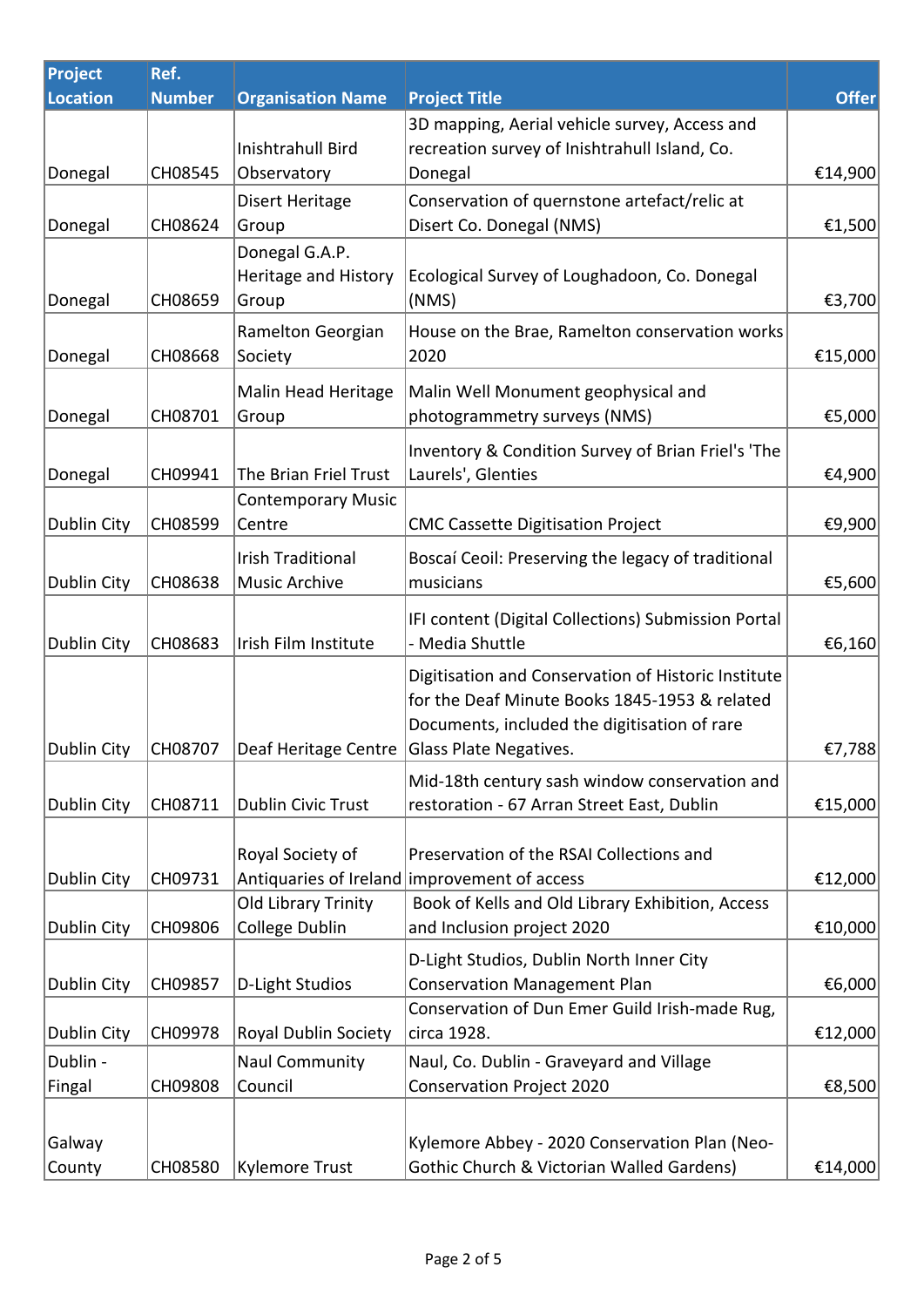| Project  | Ref.          |                            |                                                                                          |              |
|----------|---------------|----------------------------|------------------------------------------------------------------------------------------|--------------|
| Location | <b>Number</b> | <b>Organisation Name</b>   | <b>Project Title</b>                                                                     | <b>Offer</b> |
| Galway   |               | South East Galway          | Irish Workhouse Museum Exhibition Upgrade                                                |              |
| County   | CH08706       | <b>IRD</b>                 | Project 2020                                                                             | €14,500      |
| Galway   |               | All Saints Heritage        |                                                                                          |              |
| County   | CH09842       | Centre                     | ASHC Conservation Plan and Condition Report                                              | €6,700       |
|          |               | Lackagh Museum and         |                                                                                          |              |
|          |               | Community                  |                                                                                          |              |
| Galway   |               | Development                | Lackagh Museum Collections Management Audit                                              |              |
| County   | CH09863       | Association                | 2020                                                                                     | €3,500       |
|          |               | <b>Kerry County</b>        |                                                                                          |              |
| Kerry    | CH08569       | Museum                     | Kerry Militia Uniform: Conserving the Collection                                         | €7,000       |
|          |               | Athy Heritage              |                                                                                          |              |
| Kildare  | CH08619       | <b>Company CLG</b>         | The Digitisation of the Museum's collections                                             | €1,900       |
|          |               |                            | The Conservation of iron doors to two pyramid                                            |              |
|          |               |                            | shaped mausolea at Maudlins burial ground,                                               |              |
| Kildare  | CH08671       | The Follies Trust          | <b>Naas</b>                                                                              | €6,000       |
|          |               |                            | St Mary's Graveyard Monument and Ecology                                                 |              |
| Kilkenny | CH09743       | Kilkenny Civic Trust       | Survey (NMS)                                                                             | €7,000       |
|          |               |                            | External repair works to Rothe House Museum                                              |              |
| Kilkenny | CH09818       | Rothe House Trust          | and Garden (NMS)                                                                         | €7,000       |
|          |               | Clonaslee                  | <b>Conservation Plan for Kilmanman Church and</b>                                        |              |
|          |               | Community                  | Graveyard, Clonaslee, Co Laois. Phase 1:                                                 |              |
| Laois    | CH09736       | Development                | Understanding the Site.                                                                  | €5,000       |
|          |               | Donaghmore Famine          |                                                                                          |              |
|          |               | Workhouse &                |                                                                                          |              |
|          |               | <b>Agricultural Museum</b> |                                                                                          |              |
| Laois    | CH09945       | <b>CLG</b>                 | Donaghmore Workhouse Access Audit 2020                                                   | €2,000       |
|          |               | Mountmellick               |                                                                                          |              |
|          |               | Development                |                                                                                          |              |
| Laois    | CH09949       | Association                | <b>Museum Conservation Project 2020</b>                                                  | €10,000      |
|          |               |                            | Conservation & refurb of vessel Ilen's                                                   |              |
|          |               |                            | accommodation/belowdeck areas. Launched                                                  |              |
|          |               | A K Ilen Company           | 2018, sailed 6000 miles. Visited 28 ports &<br>welcomed, for learning & community events |              |
| Limerick | CH08670       | Limited                    | 3000 individual visitors onboard.                                                        | €6,000       |
|          |               |                            |                                                                                          |              |
|          |               | <b>Murroe Community</b>    | Murroe Muintir na Tíre Hall Condition &                                                  |              |
| Limerick | CH09777       | Council                    | <b>Conservation Report</b>                                                               | €3,700       |
|          |               |                            |                                                                                          |              |
|          |               | Sisters of St Louis        | Bellews Castle, Castletown, Co. Louth; safety and                                        |              |
| Louth    | CH09885       | <b>Irish Region</b>        | disabled access plan                                                                     | €5,000       |
|          |               | Michael Davitt             |                                                                                          |              |
| Mayo     | CH08682       | Museum                     | Display units for Michael Davitt artefacts                                               | €8,500       |
|          |               | Mayo Dark Skies            |                                                                                          |              |
| Mayo     | CH08686       | Association                | Newport, Mayo Lighting Master Plan 2020                                                  | €14,900      |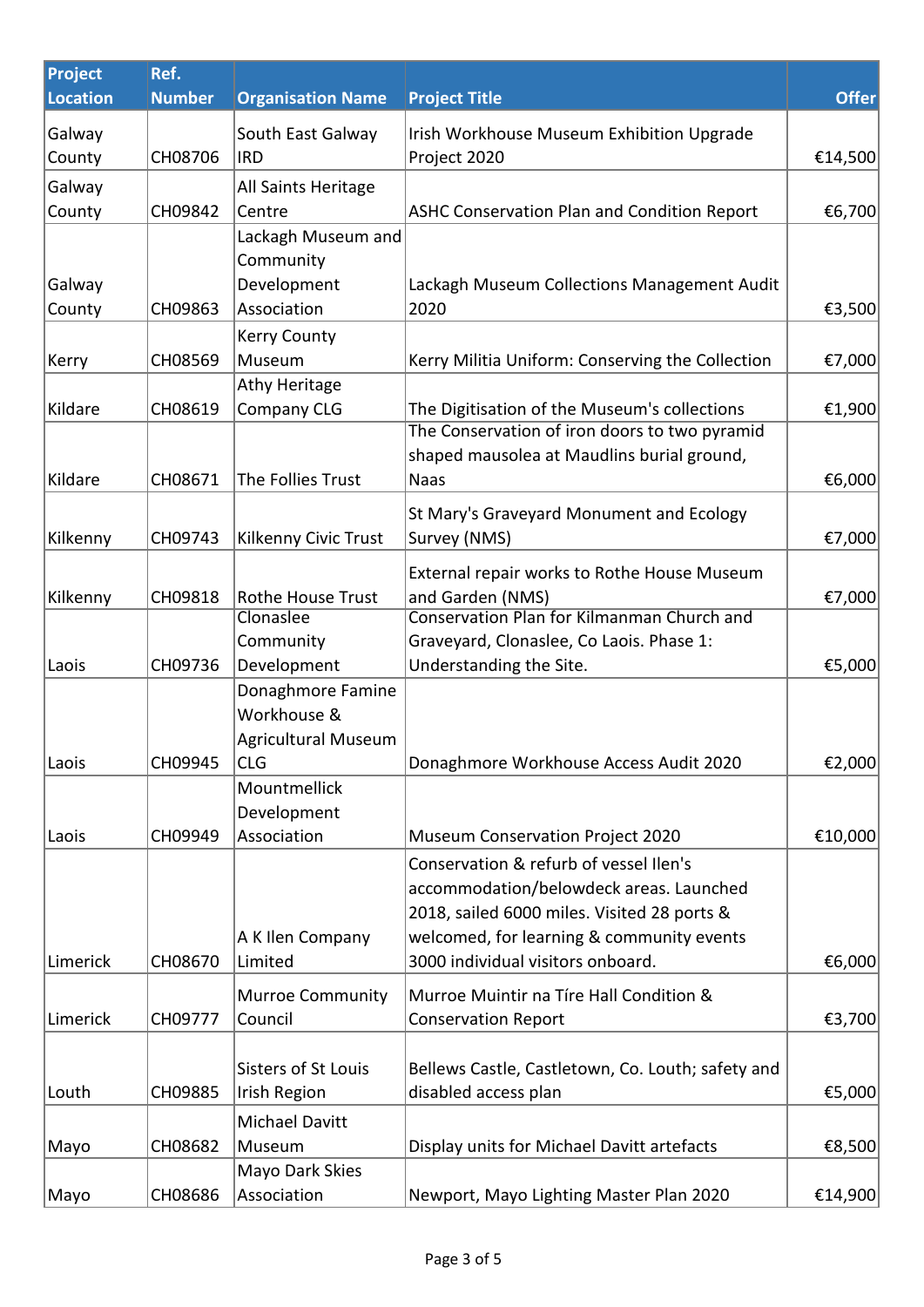| Project          | Ref.          |                             |                                                                  |              |
|------------------|---------------|-----------------------------|------------------------------------------------------------------|--------------|
| Location         | <b>Number</b> | <b>Organisation Name</b>    | <b>Project Title</b>                                             | <b>Offer</b> |
|                  |               |                             | Conservation of Collection, Kells Printing Works,                |              |
| Meath            | CH09768       | <b>Kells TypeTrail</b>      | Kells, Co Meath 2020                                             | €7,500       |
|                  |               | Ardcath Clonalvy            | Ardcath, Clonalvy Historic Graves survey &                       |              |
| Meath            | CH09943       | <b>Heritage Society</b>     | recording (NMS)                                                  | €3,250       |
|                  |               |                             | photography equipment to improve                                 |              |
|                  |               | Monaghan County             | documentation of the collection and record                       |              |
| Monaghan         | CH09897       | Museum                      | exhibitions for online use.                                      | €5,634       |
|                  |               |                             |                                                                  |              |
|                  |               |                             | Offaly History and Archives Access Improvements                  |              |
| Offaly           | CH09798       | <b>Offaly History</b>       | 2020                                                             | €13,000      |
|                  |               | Stokestown Park and         |                                                                  |              |
|                  |               | <b>National Famine</b>      | Conservation of late 18th-early 19th century                     |              |
| Roscommon        | CH08595       | Museum                      | leases in Strokestown Park Archive                               | €8,000       |
|                  |               | Lissadell and               |                                                                  |              |
|                  |               |                             | Munninane Churches Conservation Report for Lissadell Church of   |              |
| Sligo            | CH08635       | <b>Select Vestry</b>        | Ireland, Co. Sligo (2020)                                        | €11,000      |
|                  |               | The Model, home of          |                                                                  |              |
| Sligo            | CH08672       | Moygara Castle              | The Niland Collection   Jack Butler Yeats Conservation Project   | €13,000      |
|                  |               | Research &                  | Moygara Castle - Adopt a Monument, Gate                          |              |
| Sligo            | CH08684       | <b>Conservation Project</b> | <b>House Conservation 2020</b>                                   | €10,000      |
|                  |               | Achonry                     |                                                                  |              |
|                  |               | Mullinabreena               |                                                                  |              |
|                  |               | Community                   | Survey & Conservation Report for Carrowmore                      |              |
| Sligo            | CH09729       | <b>Enhancement Group</b>    | School, Co Sligo                                                 | €1,500       |
|                  |               |                             |                                                                  |              |
|                  |               |                             | Tipperary museum of Tipperary Museum's Conservation & Display of |              |
| <b>Tipperary</b> | CH09965       | <b>Hidden History</b>       | significant 1919 - 1921 material, November 2020                  | €8,500       |
|                  |               | <b>Waterford Treasures</b>  | Showcase to safely display the mechanism of a                    |              |
|                  |               | Museums in the              | giant, ca. 1550 turret clock, the earliest                       |              |
| Waterford        | CH08631       | <b>Viking Triangle</b>      | mechanical timepiece in Ireland.                                 | €12,800      |
|                  |               | Knockboy Graveyard          | Knockboy Church, Co. Waterford, Consolidation                    |              |
| Waterford        | CH08582       | Committee                   | Works Phase 4 (NMS)                                              | €12,000      |
|                  |               | Abbeyside Ballinroad        | Re-pointing of Portion of Bell Tower at St                       |              |
| Waterford        | CH09733       | Garranbane Parish           | Augustine's Church, Abbeyside (NMS)                              | €10,000      |
|                  |               | <b>Stradbally Church</b>    | <b>Stradbally Medieval Church Ruins Conservation</b>             |              |
| Waterford        | CH09775       | <b>Ruins Committee</b>      | 2020 (NMS)                                                       | €7,000       |
|                  |               | The Cotton Library -        | Cotton Library - Lismore, Collection Conservation                |              |
| Waterford        | CH09802       | Lismore                     | Phase 1                                                          | €8,500       |
|                  |               | Moate Museum &              | Purchase of Archival Boxing for vulnerable                       |              |
| Westmeath        | CH09837       | <b>Historical Society</b>   | <b>Documents and Textiles</b>                                    | €2,400       |
|                  |               | The Irish Heritage          | Improving the Preservation, Conservation &                       |              |
| Wexford          | CH08634       | Trust                       | Access                                                           | €15,000      |
|                  |               |                             |                                                                  |              |